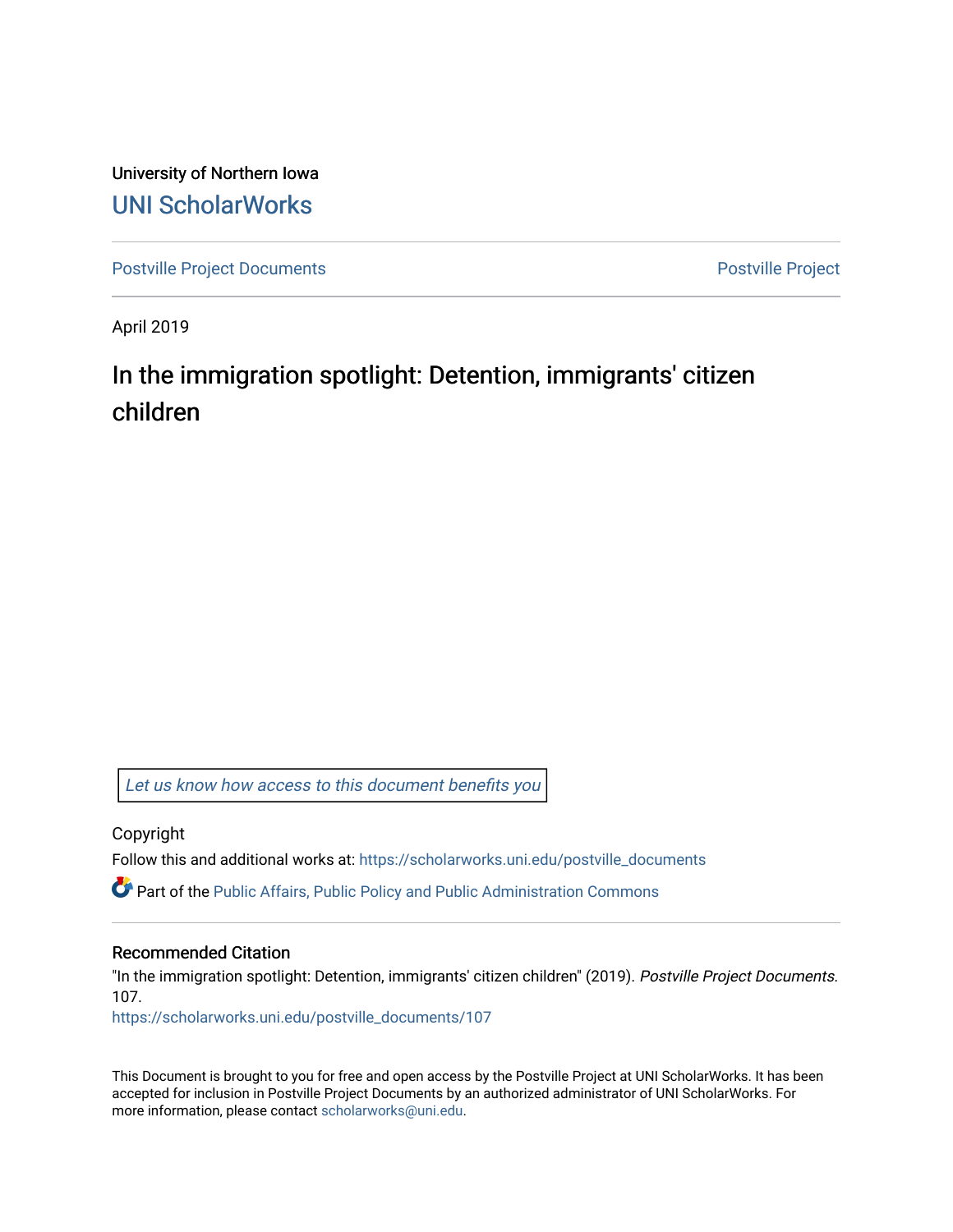WASHINGTON LETTER Mar-27-2009 (960 words) Backgrounder and analysis. With photo and graphic. xxxn

In the immigration spotlight: Detention, immigrants' citizen children

By Patricia Zapor Catholic News Service

WASHINGTON (CNS) -- A pair of reports released in March lay out some of the data behind efforts seeking changes in immigration policies, long before Congress gets around to considering another comprehensive immigration bill.

Their timing comes as religious leaders and advocates for immigrants in Congress and elsewhere are lobbying the Obama administration to end workplace raids and make changes in policies for deciding who is locked up and who is allowed to wait at home while their immigration cases are adjudicated.

Almost a year ago, St. Bridget's Catholic Church in Postville, Iowa, became a temporary home or at least a soup kitchen for hundreds of children, most of them U.S. citizens, whose parents had been arrested in an immigration raid at the town's Agriprocessors meatpacking plant.

There, as in other communities hit by immigration crackdowns, families with one member facing deportation struggled with the decision to leave their U.S. citizen children behind in the only country they have ever known to be cared for by one parent or extended family.

The alternative chosen by some was to keep the family together and bring spouses and children born and raised in the U.S. to live in Guatemala, Mexico or El Salvador, where everything would be unfamiliar and life more difficult.

In one report on aspects of the country's immigration muddle, the Urban Institute and a Minnesota-based law firm related dozens of stories of what are known as "mixed status" families, with one or more members subject to deportation, while others have legal residency or U.S. citizenship.

"Severing a Lifeline: The Neglect of Citizen Children in America's Immigration Enforcement" described the chaos that some families encountered after a wage earner was arrested during large immigration raids in the last few years in Iowa, Minnesota, Mississippi and Massachusetts.

It told of a second-grader in Worthington, Minn., who returned from school to find his 2 year-old brother alone. The boys' parents had been arrested in an immigration raid at a Swift & Co. plant and were unable to make provisions for someone to care for the children. The boy took care of his brother alone for a week until their grandmother was able to take over caring for the two children, both U.S. citizens.

The report said that when "Miguel" returned to school his teacher told investigators from the Dorsey  $\&$  Whitney law firm, which represents many immigrants, that the previously happy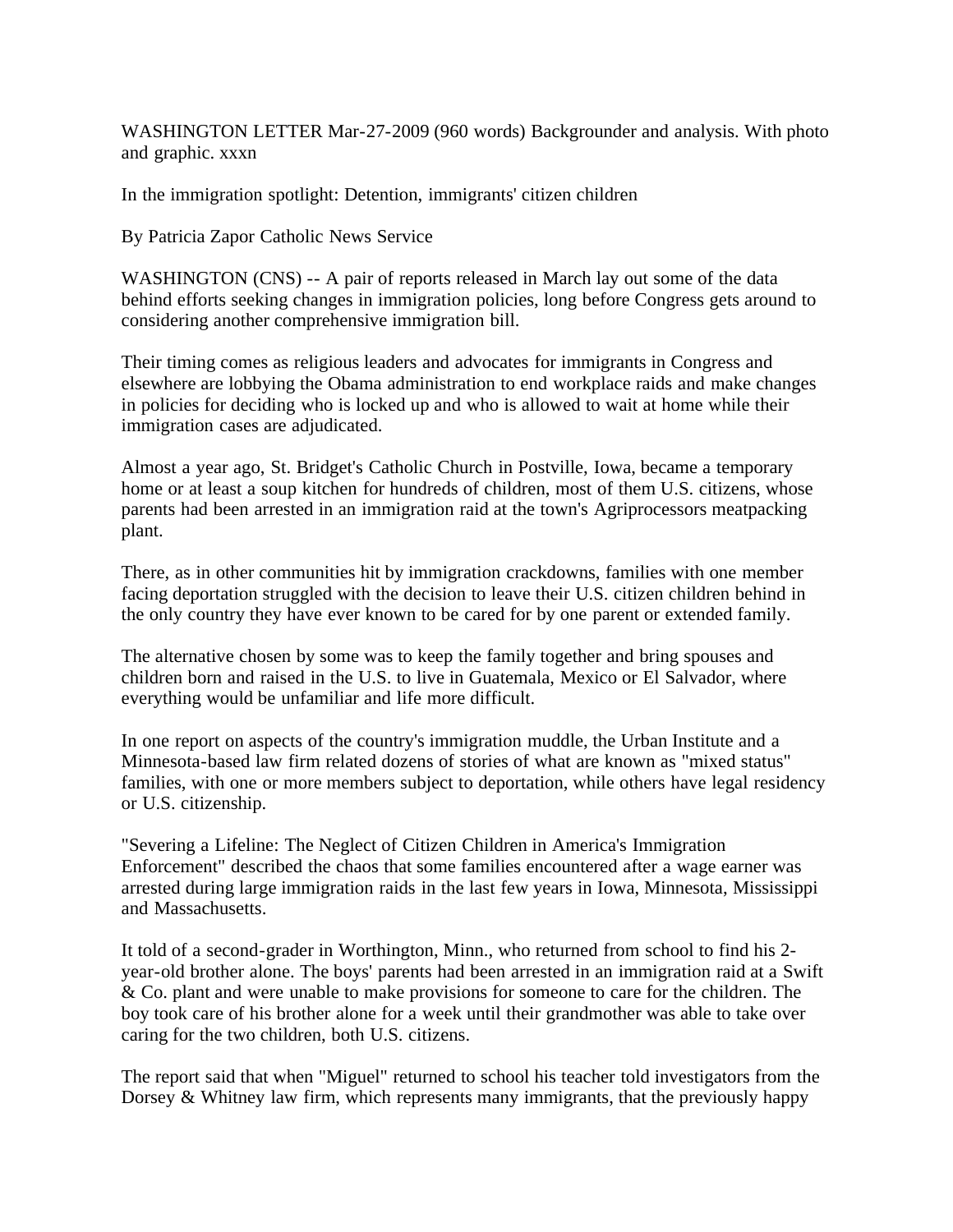child had become "'absolutely catatonic.' His attendance became spotty at best. His grades plummeted. At the end of the school year Miguel was not able to advance to the third grade with the rest of his class."

The Pew Hispanic Center estimates the population of about 12 million undocumented immigrants in the U.S. includes the parents of about 3.1 million U.S. citizen children. The Urban Institute estimates that for every two adults arrested for suspected immigration violations, one U.S.-born child is affected.

"Severing a Lifeline" also described home raids in Connecticut, Maryland, Minnesota and New York where sometimes dozens of heavily armed immigration agents identified themselves as "police" and swooped into homes. In the typically early-morning incidents cited, officers questioned, handcuffed and detained whoever happened to be in the home, including minors, even when the individual for whom they had a warrant was not present.

The report recommended immediate changes to policies such as the standards used to determine the best interests of citizen children with a parent facing deportation and how home raids are conducted when children are present.

Meanwhile, a report by Amnesty International USA, "Jailed Without Justice: Immigration Detention in the USA," looks at immigration detention practices. It notes that the number of immigrants in detention tripled from 10,000 in 1996 to more than 30,000 in 2008.

At a cost of about \$95 per person per day, the majority are held in state and county jails operating under contract to the U.S. government. Their length of detention can range from a few days to years, and 84 percent of immigration detainees are unable to arrange for an attorney to represent them, noted the report.

Because immigration law violations are civil offenses, people facing immigration charges are not entitled to legal representation regardless of ability to pay, as they would be in criminal courts.

Amnesty's recommendations included legislative remedies as well as policy changes, such as ensuring that affordable alternatives to detention are always considered, particularly for families with children.

Amnesty also urged the U.S. government to adopt human rights standards for all jails and detention centers being used for immigration detainees.

Family situations like those detailed in the reports are the focus of a series of interfaith prayer services being held around the country this spring, co-sponsored by local religious leaders and promoted by Rep. Luis Gutierrez, D-Ill.

At such a service March 21, Chicago Cardinal Francis E. George called on President Barack Obama to stop raids and deportations that break up families.

A comprehensive legislative approach to immigration problems could come up in Congress later this year. Advocates for comprehensive reform have been working with congressional